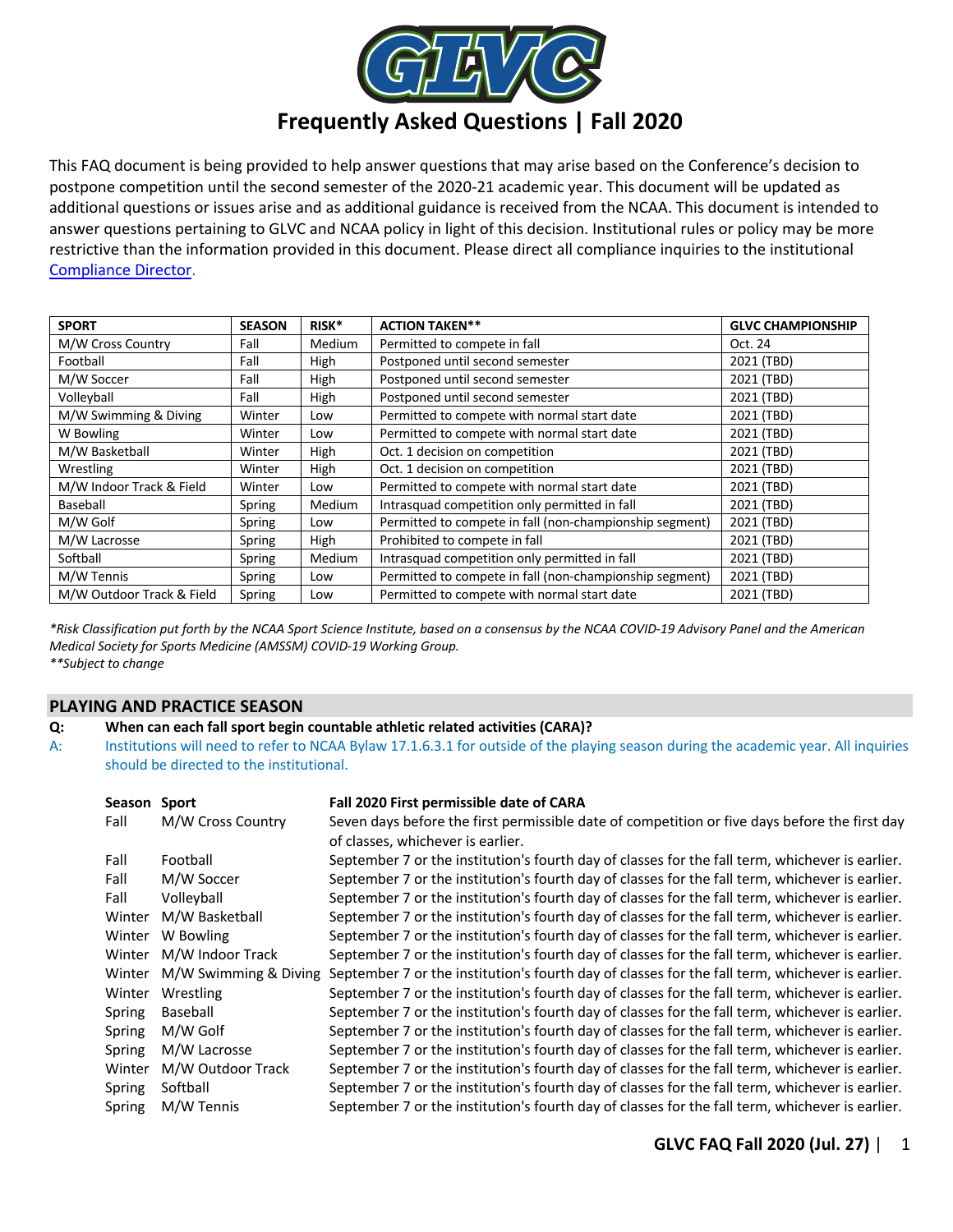#### **Q: What activities are permitted on the first permissible date of CARA?**

A: Institutions will determine each team's non-championship segment/out of season training calendar. All inquiries should be directed to the institutional Compliance Director.

#### **Q: For spring sports and for any fall sport that will now compete in the spring, what are teams allowed to do once they can begin practice in the fall?**

A: Each team on campus has the ability to decide when they will declare the start of their non-championship segment, which allows 15 hours of all CARA per week, 2 days off per week, over 45\* calendar days. For any portion of the fall semester outside of the team's non-championship segment, teams must take 2 days off per week and can participate in up to 8 hours of activities per week with no more than 4 of those hours spent in practice, skill instruction, or team building activities. Any portion of the eight hours not used in practice or skill instruction can be used for weight training and conditioning. These teams will be in one of these two segments during the first semester. All inquiries should be directed to the institutional Compliance Director.

*\*For golf and tennis, the length of the non-championship segment can be up to 60 calendar days.*

- **Q: Will student-athletes and teams be allowed to participate in practice and training opportunities during the fall 2020 semester, even if outside competition does not exist?**
- A: Yes. Team activities, practice, and training opportunities will be determined and defined by each member institution. All applicable NCAA playing and practice season rules will be followed. All inquiries should be directed to the institutional Compliance Director.

#### **Q: What GLVC sponsored sports are permitted to compete Fall 2020?**

A: GLVC sponsored sports permissible competitions for fall 2020 are as follows:

| <b>Season</b> | <b>Sport</b>              | <b>Fall 2020 Competition</b>                         |
|---------------|---------------------------|------------------------------------------------------|
| Fall          | M/W Cross Country         | Yes, per NCAA championship Segment for the sport     |
| Fall          | Football                  | No competition permitted                             |
| Fall          | M/W Soccer                | No competition permitted                             |
| Fall          | Volleyball                | No competition permitted                             |
| Winter        | M/W Basketball            | To be determined Oct. 1                              |
| Winter        | W Bowling                 | Yes, per NCAA championship segment for the sport     |
| Winter        | M/W Indoor Track & Field  | Yes, per NCAA championship segment for the sport     |
| Winter        | M/W Swimming & Diving     | Yes, per NCAA championship segment for the sport     |
| Winter        | Wrestling                 | To be determined Oct. 1                              |
| Spring        | Baseball                  | No competition permitted                             |
| Spring        | M/W Golf                  | Yes, per NCAA non-championship segment for the sport |
| Spring        | M/W Lacrosse              | No competition permitted                             |
| Spring        | M/W Outdoor Track & Field | No competition permitted per NCAA rules              |
| Spring        | Softball                  | No competition permitted                             |
| Spring        | M/W Tennis                | Yes, per NCAA non-championship segment for the sport |

#### **Q: Can student-athletes arrive on campus prior to the first permissible day of practice and/or first day of fall term classes?**

A: Student-athletes must arrive on campus as outlined by general institution move-in plan; or, if applicable, the institutions can apply the NCAA waiver for resocialization as "medically necessary" for early arrival. Reference NCAA Bylaw 16.4 (medical expenses) to provide benefits (e.g., housing and meals) to a student-athlete who needs to return to campus for medical reasons (e.g., COVID-19 testing, quarantine) prior to the start of preseason practice, as the institution has determined that an earlier return to campus is medically necessary. All inquiries should be directed to the institutional Compliance Director.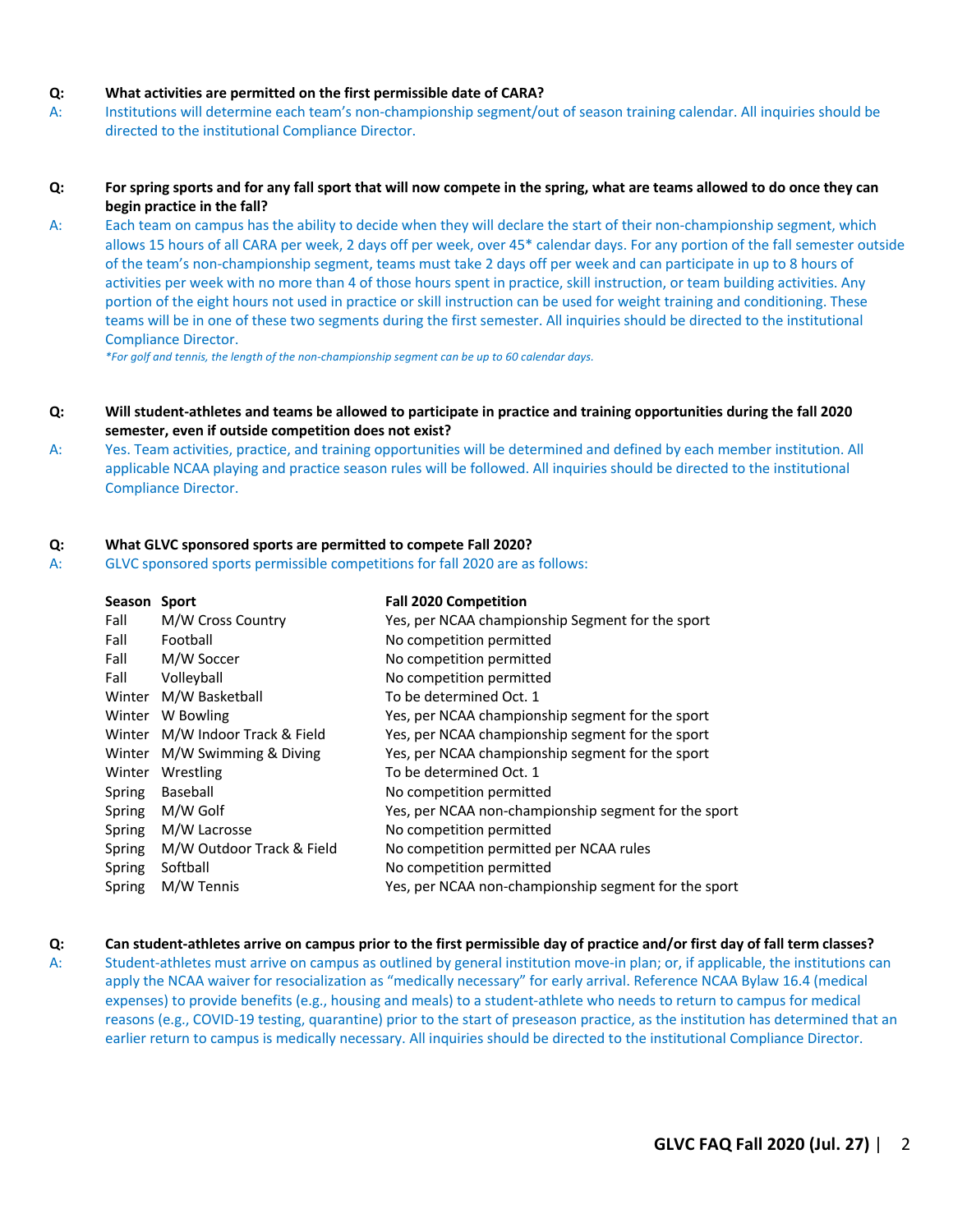- **Q: Is it permissible for institutions to declare an alternate championship segment and non-championship segment in fall championship sports during the 2020-21 academic year?**
- A: Yes. The NCAA Administrative Committee issued a blanket waiver on June 17, 2020, to allow for institutions that are unable to participate in the traditional fall 2020 championship segment due to the COVID-19 pandemic, to adjust schedules during a fall sport's championship segment and non-championship segment for the 2020-21 academic year only. Institutions or conferences that adjust schedules may declare a championship segment at any point during the 2020-21 academic year equal to the number of days in the championship segment for fall sports. Cross Country (84 days), Football (103), Men's Soccer (95), Women's Soccer (95), Volleyball (108). All inquiries should be directed to the institutional Compliance Director.
- **Q: Will relief be granted to student-athletes for use of a season of competition due to the season being canceled as a result of COVID-19?**
- A: Yes. NCAA has provided relief for institutions to self-apply season-of-competition waivers for student-athletes for the 2020-21 academic year, provided all of the following criteria are met:

(1) The student-athlete's team participated in 50% or less of the sport's NCAA Bylaw 17 maximum contests/dates of competition during the 2020-21 season due to ongoing impact from COVID-19;

- (2) The student-athlete used a season of competition during the 2020-21 academic year; and
- (3) The student-athlete was eligible for competition when he or she competed during the 2020-21 academic year.

All inquiries should be directed to the institutional Compliance Director.

# **ELIGIBILITY**

#### **Q: Does the GLVC intraconference transfer policy still apply?**

- A: Yes. The GLVC intraconference transfer policy, pursuant to Section 20.E.1 in the GLVC Handbook, would still apply if a studentathlete transferred from one GLVC member to another. All inquiries should be directed to the institutional Compliance Director.
- **Q: What happens if a student-athlete elects to not enroll at any institution in the Fall 2020 and/or Spring 2021 term?**
- A: If a student-athlete does not enroll full-time in Fall 2020 or Spring 2021, they will not have used one of the 10 full-time semesters of eligibility under NCAA rules. All inquiries should be directed to the institutional Compliance Director.
- **Q: What happens if a student-athlete elects to enroll part-time at their institution in the Fall 2020 and/or Spring 2021 term?**
- A: If a student-athlete does not enroll full-time in Fall 2020 or Spring 2021, they will not have used one of the ten full-time semesters of eligibility under NCAA rules. Please note there could be restrictions related to participation in athletics activities with the team and/or coaches including practice if a student-athlete is only enrolled as a part-time student. All inquiries should be directed to the institutional Compliance Director.

# **Q: What happens if a student-athlete elects to enroll part-time at another institution in the Fall 2020 and/or Spring 2021 term?**

A: If a student-athlete does not enroll full-time in Fall 2020 or Spring 2021, they will not have used one of the 10 full-time semesters of eligibility under NCAA rules and would not trigger transfer status. All inquiries should be directed to the institutional Compliance Director.

# **Q: Would a decision to withdraw after classes start for the term be treated differently?**

A: Yes. If a student-athlete chooses to withdraw, or drop to part-time enrollment, after the start of classes this would still trigger the use of a semester of eligibility. Please note that withdrawing from an institution after triggering full-time enrollment could have implications on meeting progress towards degree and eligibility requirements. All inquiries should be directed to the institutional Compliance Director.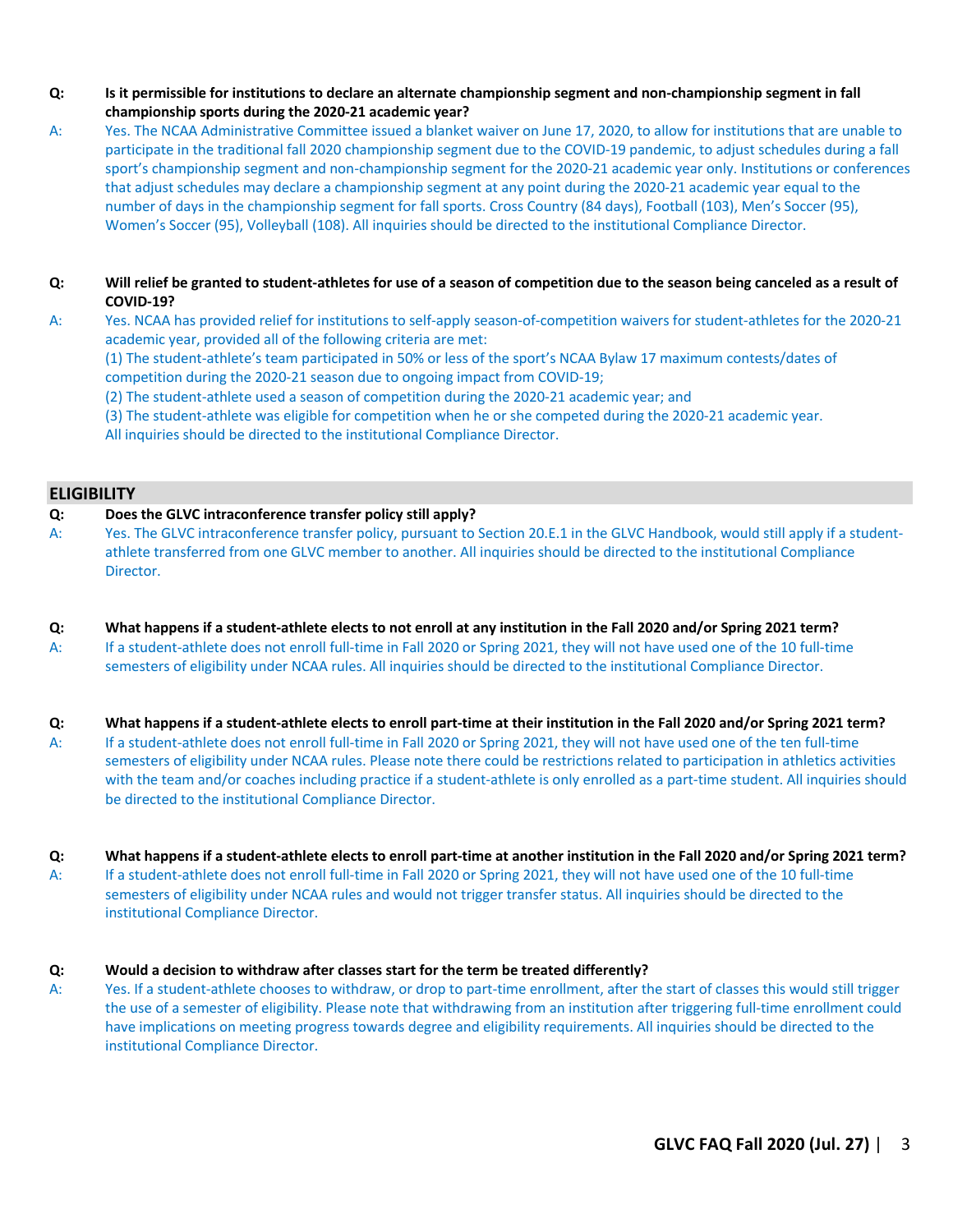- **Q: If a student-athlete does not compete against outside competition (e.g. another institution) during the 2020-21 academic year, would that student-athlete use a season of competition?**
- A: No. Per NCAA rules, a student-athlete must participate against outside competition in order to utilize a season of competition. Under NCAA rules, student-athlete, who is enrolled fulltime, may participate in practice and conditioning activities without using a season of competition. All inquiries should be directed to the institutional Compliance Director.
- **Q: If student-athlete participates in competition during spring 2021 semester, would they use a season of competition?**
- A: Yes. GLVC-sponsored sports that are traditional fall sports move to the spring 2021 semester. These sports would then have the spring semester classified as the championship segment and participation would count as a season of competition. All inquiries should be directed to the institutional Compliance Director.

# **ATHLETICS AID**

- **Q: Will athletics aid agreements for the 2020-21 academic year be impacted by the Conference's announcement that GLVC competition has been postponed for the fall semester?**
- A: All inquiries should be directed to the institutional Compliance Director. Note: Any student-athlete who chooses to not enroll, or enrolls part-time, cannot receive athletics aid during that semester.

# **Q: Will my athletic scholarship be honored?**

A: Aid cannot be canceled for an athletic-related reason. Cancelation could take place for non-athletic reasons such as the closure of the campus. More specific questions should be directed to individual institutions. All inquiries should be directed to the institutional Compliance Director.

# **Q: Will there be penalties for National Letter of Intent (NLI) release requests? If so, what will the penalties be?**

A: No. If the NLI signee submits an NLI release request and your institution grants the complete release, there is no NLI penalty. This scenario would not fall under the null and void criteria for a "discontinued sport" (unless the sport is being discontinued). All inquiries should be directed to the institutional Compliance Director.

# **OUTSIDE COMPETITION**

- **Q: Do NCAA rules regarding amateurism and extra benefits continue to apply to student-athletes while they are on leave from an institution?**
- A: Yes. Student-athletes on leave from an institution who intend to return and represent that or any other NCAA member institution in intercollegiate athletics should continue to comply with all NCAA and rules while not enrolled at their institution. All inquiries should be directed to the institutional Compliance Director.

# **CHAMPIONSHIPS**

# **Q: What is the status of the 2020-21 GLVC Championships?**

A: To be determined. The GLVC will continue to monitor and evaluate the ability to host championship events, prioritizing the health and safety of student-athletes, coaches, band/cheer/dance, student groups, spectators, officials, and the community.

# **Q: What is the status of the 2020 GLVC Cross Country Championships?**

A: The 2020 GLVC Cross Country Championships will take place on Oct. 24 with the site yet to be determined. The Conference office will work collaboratively with the athletic training staff from host Maryville University and seek guidance from their healthcare professionals to determine student-athlete testing procedures and other modifications needed in order to promote social distancing and safety prior to, during, and following both races.